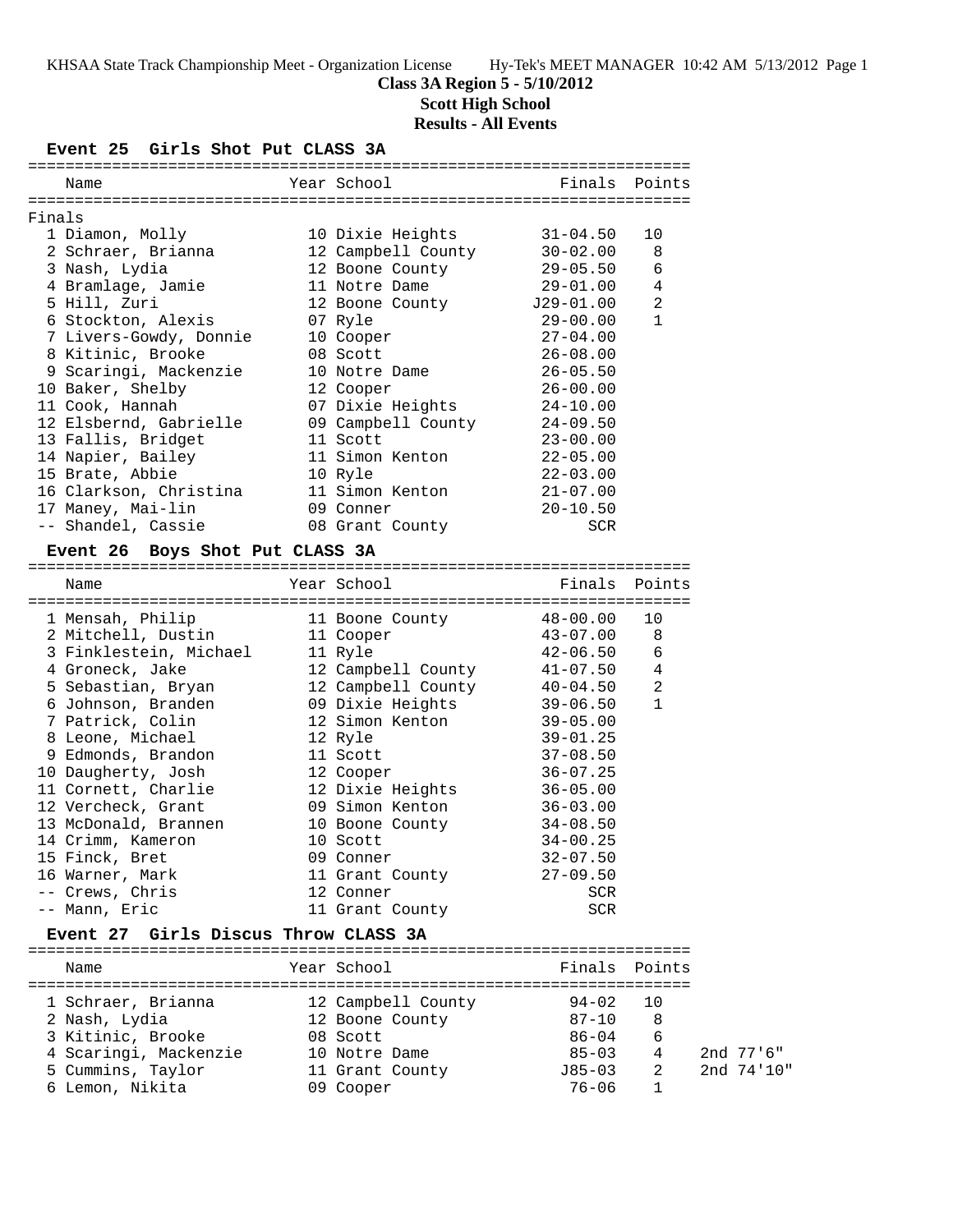KHSAA State Track Championship Meet - Organization License Hy-Tek's MEET MANAGER 10:42 AM 5/13/2012 Page 2

**Class 3A Region 5 - 5/10/2012**

**Scott High School**

**Results - All Events**

|                                                                                                                                                                                                                                                                                                                                                                                                                                                                                                                                                                                                                                                                                                                                                                                                                                                                                                           |                        | 141-10                                                                                                                                                                                                                                                                                                                                                                                                                                                                                                                                                                                                                                                                                                                                                                                      | 10                                                                                                                                                                                                                                                                                                                              |
|-----------------------------------------------------------------------------------------------------------------------------------------------------------------------------------------------------------------------------------------------------------------------------------------------------------------------------------------------------------------------------------------------------------------------------------------------------------------------------------------------------------------------------------------------------------------------------------------------------------------------------------------------------------------------------------------------------------------------------------------------------------------------------------------------------------------------------------------------------------------------------------------------------------|------------------------|---------------------------------------------------------------------------------------------------------------------------------------------------------------------------------------------------------------------------------------------------------------------------------------------------------------------------------------------------------------------------------------------------------------------------------------------------------------------------------------------------------------------------------------------------------------------------------------------------------------------------------------------------------------------------------------------------------------------------------------------------------------------------------------------|---------------------------------------------------------------------------------------------------------------------------------------------------------------------------------------------------------------------------------------------------------------------------------------------------------------------------------|
|                                                                                                                                                                                                                                                                                                                                                                                                                                                                                                                                                                                                                                                                                                                                                                                                                                                                                                           |                        | 131-09                                                                                                                                                                                                                                                                                                                                                                                                                                                                                                                                                                                                                                                                                                                                                                                      | 8                                                                                                                                                                                                                                                                                                                               |
|                                                                                                                                                                                                                                                                                                                                                                                                                                                                                                                                                                                                                                                                                                                                                                                                                                                                                                           |                        |                                                                                                                                                                                                                                                                                                                                                                                                                                                                                                                                                                                                                                                                                                                                                                                             | 6                                                                                                                                                                                                                                                                                                                               |
|                                                                                                                                                                                                                                                                                                                                                                                                                                                                                                                                                                                                                                                                                                                                                                                                                                                                                                           |                        |                                                                                                                                                                                                                                                                                                                                                                                                                                                                                                                                                                                                                                                                                                                                                                                             | $\overline{4}$                                                                                                                                                                                                                                                                                                                  |
|                                                                                                                                                                                                                                                                                                                                                                                                                                                                                                                                                                                                                                                                                                                                                                                                                                                                                                           |                        | 119-04                                                                                                                                                                                                                                                                                                                                                                                                                                                                                                                                                                                                                                                                                                                                                                                      | 2                                                                                                                                                                                                                                                                                                                               |
|                                                                                                                                                                                                                                                                                                                                                                                                                                                                                                                                                                                                                                                                                                                                                                                                                                                                                                           |                        | 118-01                                                                                                                                                                                                                                                                                                                                                                                                                                                                                                                                                                                                                                                                                                                                                                                      | $\mathbf{1}$                                                                                                                                                                                                                                                                                                                    |
|                                                                                                                                                                                                                                                                                                                                                                                                                                                                                                                                                                                                                                                                                                                                                                                                                                                                                                           |                        | $117 - 00$                                                                                                                                                                                                                                                                                                                                                                                                                                                                                                                                                                                                                                                                                                                                                                                  |                                                                                                                                                                                                                                                                                                                                 |
|                                                                                                                                                                                                                                                                                                                                                                                                                                                                                                                                                                                                                                                                                                                                                                                                                                                                                                           |                        | $111 - 11$                                                                                                                                                                                                                                                                                                                                                                                                                                                                                                                                                                                                                                                                                                                                                                                  |                                                                                                                                                                                                                                                                                                                                 |
|                                                                                                                                                                                                                                                                                                                                                                                                                                                                                                                                                                                                                                                                                                                                                                                                                                                                                                           |                        | $102 - 02$                                                                                                                                                                                                                                                                                                                                                                                                                                                                                                                                                                                                                                                                                                                                                                                  |                                                                                                                                                                                                                                                                                                                                 |
|                                                                                                                                                                                                                                                                                                                                                                                                                                                                                                                                                                                                                                                                                                                                                                                                                                                                                                           |                        | $100 - 07$                                                                                                                                                                                                                                                                                                                                                                                                                                                                                                                                                                                                                                                                                                                                                                                  |                                                                                                                                                                                                                                                                                                                                 |
|                                                                                                                                                                                                                                                                                                                                                                                                                                                                                                                                                                                                                                                                                                                                                                                                                                                                                                           |                        | $97 - 02$                                                                                                                                                                                                                                                                                                                                                                                                                                                                                                                                                                                                                                                                                                                                                                                   |                                                                                                                                                                                                                                                                                                                                 |
|                                                                                                                                                                                                                                                                                                                                                                                                                                                                                                                                                                                                                                                                                                                                                                                                                                                                                                           |                        | 94-07                                                                                                                                                                                                                                                                                                                                                                                                                                                                                                                                                                                                                                                                                                                                                                                       |                                                                                                                                                                                                                                                                                                                                 |
|                                                                                                                                                                                                                                                                                                                                                                                                                                                                                                                                                                                                                                                                                                                                                                                                                                                                                                           |                        | $92 - 08$                                                                                                                                                                                                                                                                                                                                                                                                                                                                                                                                                                                                                                                                                                                                                                                   |                                                                                                                                                                                                                                                                                                                                 |
|                                                                                                                                                                                                                                                                                                                                                                                                                                                                                                                                                                                                                                                                                                                                                                                                                                                                                                           |                        | $91 - 03$                                                                                                                                                                                                                                                                                                                                                                                                                                                                                                                                                                                                                                                                                                                                                                                   |                                                                                                                                                                                                                                                                                                                                 |
|                                                                                                                                                                                                                                                                                                                                                                                                                                                                                                                                                                                                                                                                                                                                                                                                                                                                                                           |                        | $86 - 11$                                                                                                                                                                                                                                                                                                                                                                                                                                                                                                                                                                                                                                                                                                                                                                                   |                                                                                                                                                                                                                                                                                                                                 |
|                                                                                                                                                                                                                                                                                                                                                                                                                                                                                                                                                                                                                                                                                                                                                                                                                                                                                                           |                        | $84 - 02$                                                                                                                                                                                                                                                                                                                                                                                                                                                                                                                                                                                                                                                                                                                                                                                   |                                                                                                                                                                                                                                                                                                                                 |
|                                                                                                                                                                                                                                                                                                                                                                                                                                                                                                                                                                                                                                                                                                                                                                                                                                                                                                           |                        | $82 - 09$                                                                                                                                                                                                                                                                                                                                                                                                                                                                                                                                                                                                                                                                                                                                                                                   |                                                                                                                                                                                                                                                                                                                                 |
|                                                                                                                                                                                                                                                                                                                                                                                                                                                                                                                                                                                                                                                                                                                                                                                                                                                                                                           |                        | $82 - 06$                                                                                                                                                                                                                                                                                                                                                                                                                                                                                                                                                                                                                                                                                                                                                                                   |                                                                                                                                                                                                                                                                                                                                 |
|                                                                                                                                                                                                                                                                                                                                                                                                                                                                                                                                                                                                                                                                                                                                                                                                                                                                                                           |                        |                                                                                                                                                                                                                                                                                                                                                                                                                                                                                                                                                                                                                                                                                                                                                                                             |                                                                                                                                                                                                                                                                                                                                 |
|                                                                                                                                                                                                                                                                                                                                                                                                                                                                                                                                                                                                                                                                                                                                                                                                                                                                                                           |                        |                                                                                                                                                                                                                                                                                                                                                                                                                                                                                                                                                                                                                                                                                                                                                                                             |                                                                                                                                                                                                                                                                                                                                 |
|                                                                                                                                                                                                                                                                                                                                                                                                                                                                                                                                                                                                                                                                                                                                                                                                                                                                                                           |                        |                                                                                                                                                                                                                                                                                                                                                                                                                                                                                                                                                                                                                                                                                                                                                                                             | Points                                                                                                                                                                                                                                                                                                                          |
|                                                                                                                                                                                                                                                                                                                                                                                                                                                                                                                                                                                                                                                                                                                                                                                                                                                                                                           |                        | $16 - 02.00$                                                                                                                                                                                                                                                                                                                                                                                                                                                                                                                                                                                                                                                                                                                                                                                | 10                                                                                                                                                                                                                                                                                                                              |
|                                                                                                                                                                                                                                                                                                                                                                                                                                                                                                                                                                                                                                                                                                                                                                                                                                                                                                           |                        |                                                                                                                                                                                                                                                                                                                                                                                                                                                                                                                                                                                                                                                                                                                                                                                             | 8                                                                                                                                                                                                                                                                                                                               |
|                                                                                                                                                                                                                                                                                                                                                                                                                                                                                                                                                                                                                                                                                                                                                                                                                                                                                                           |                        | $15 - 03.25$                                                                                                                                                                                                                                                                                                                                                                                                                                                                                                                                                                                                                                                                                                                                                                                | 6                                                                                                                                                                                                                                                                                                                               |
|                                                                                                                                                                                                                                                                                                                                                                                                                                                                                                                                                                                                                                                                                                                                                                                                                                                                                                           |                        |                                                                                                                                                                                                                                                                                                                                                                                                                                                                                                                                                                                                                                                                                                                                                                                             | $\overline{4}$                                                                                                                                                                                                                                                                                                                  |
|                                                                                                                                                                                                                                                                                                                                                                                                                                                                                                                                                                                                                                                                                                                                                                                                                                                                                                           |                        |                                                                                                                                                                                                                                                                                                                                                                                                                                                                                                                                                                                                                                                                                                                                                                                             | $\overline{a}$                                                                                                                                                                                                                                                                                                                  |
|                                                                                                                                                                                                                                                                                                                                                                                                                                                                                                                                                                                                                                                                                                                                                                                                                                                                                                           |                        | $13 - 11.00$                                                                                                                                                                                                                                                                                                                                                                                                                                                                                                                                                                                                                                                                                                                                                                                | $\mathbf{1}$                                                                                                                                                                                                                                                                                                                    |
|                                                                                                                                                                                                                                                                                                                                                                                                                                                                                                                                                                                                                                                                                                                                                                                                                                                                                                           |                        | $13 - 09.75$                                                                                                                                                                                                                                                                                                                                                                                                                                                                                                                                                                                                                                                                                                                                                                                |                                                                                                                                                                                                                                                                                                                                 |
|                                                                                                                                                                                                                                                                                                                                                                                                                                                                                                                                                                                                                                                                                                                                                                                                                                                                                                           |                        | $13 - 09.75$                                                                                                                                                                                                                                                                                                                                                                                                                                                                                                                                                                                                                                                                                                                                                                                |                                                                                                                                                                                                                                                                                                                                 |
|                                                                                                                                                                                                                                                                                                                                                                                                                                                                                                                                                                                                                                                                                                                                                                                                                                                                                                           |                        | $13 - 09.50$                                                                                                                                                                                                                                                                                                                                                                                                                                                                                                                                                                                                                                                                                                                                                                                |                                                                                                                                                                                                                                                                                                                                 |
|                                                                                                                                                                                                                                                                                                                                                                                                                                                                                                                                                                                                                                                                                                                                                                                                                                                                                                           |                        | $13 - 06.50$                                                                                                                                                                                                                                                                                                                                                                                                                                                                                                                                                                                                                                                                                                                                                                                |                                                                                                                                                                                                                                                                                                                                 |
|                                                                                                                                                                                                                                                                                                                                                                                                                                                                                                                                                                                                                                                                                                                                                                                                                                                                                                           |                        | $13 - 05.75$                                                                                                                                                                                                                                                                                                                                                                                                                                                                                                                                                                                                                                                                                                                                                                                |                                                                                                                                                                                                                                                                                                                                 |
| 7 Stockton, Alexis<br>8 Hill, Zuri<br>9 Clarkson, Christina<br>10 Napier, Bailey<br>11 Diamon, Molly<br>12 Brate, Abbie<br>13 Schuchter, Taylor<br>14 Wolfer, Lauren<br>15 Fallis, Bridget<br>16 Sanchez, Daniela<br>17 Maney, Mai-lin<br>-- Burrell, Alexis<br>-- Shandel, Cassie<br>Name<br>1 Leone, Michael<br>2 Vercheck, Grant<br>3 Le, Trong<br>4 Groeschen, Jake<br>5 Albers, Andrew<br>6 Groneck, Jake<br>8 Muntis, Bob<br>9 Hall, Tristion<br>10 Grosechen, Clay<br>11 Douthit, Jamie<br>12 Daugherty, Josh<br>13 Matteoli, Corey<br>14 Sinclair, Nicholas<br>15 Platt, Gabe<br>16 Finck, Bret<br>17 Warner, Mark<br>18 Ballard, Seth<br><b>Event 29</b><br>Name<br>1 Jones, Jessica<br>2 Bramlage, Jamie<br>3 Panella, Olivia<br>4 Rauch, Megan<br>5 Zembrodt, Katie<br>6 Saner, Trinity<br>7 Althaver, Maranda<br>7 Kelly, Megan<br>9 Doellman, Jena<br>10 Abel, Karley<br>11 Kallmeyer, Holly | 7 Finklestein, Michael | Event 27 Girls Discus Throw CLASS 3A<br>07 Ryle<br>12 Boone County<br>11 Simon Kenton<br>11 Simon Kenton<br>10 Dixie Heights<br>10 Ryle<br>12 Notre Dame<br>11 Scott<br>10 Dixie Heights<br>09 Conner<br>11 Cooper<br>08 Grant County<br>Event 28 Boys Discus Throw CLASS 3A<br>Year School<br>12 Ryle<br>09 Simon Kenton<br>11 Scott<br>12 Simon Kenton<br>11 Ryle<br>11 Dixie Heights<br>09 Grant County<br>09 Scott<br>10 Boone County<br>12 Cooper<br>10 Boone County<br>10 Campbell County<br>10 Conner<br>09 Conner<br>11 Grant County<br>11 Cooper<br>Girls Long Jump CLASS 3A<br>Year School<br>11 Boone County<br>11 Notre Dame<br>08 Conner<br>12 Campbell County<br>11 Notre Dame<br>12 Scott<br>10 Dixie Heights<br>11 Cooper<br>09 Boone County<br>09 Simon Kenton<br>08 Scott | $76 - 03$<br>$70 - 05$<br>$67 - 07$<br>64-05<br>$64 - 04$<br>$62 - 07$<br>10 Campbell County<br>61-08<br>$61 - 05$<br>$60 - 09$<br>$48 - 06$<br>$41 - 02$<br><b>SCR</b><br>SCR<br>Finals Points<br>12 Dixie Heights<br>$127 - 02$<br>$124 - 02$<br>12 Campbell County<br>Finals<br>$15 - 10.00$<br>$14 - 10.25$<br>$14 - 00.50$ |

 12 Gray, Chandler 12 Campbell County 13-05.50 13 Baker, Kelsey 12 Simon Kenton 13-01.00 14 Watts, Lauren 07 Conner 12-11.50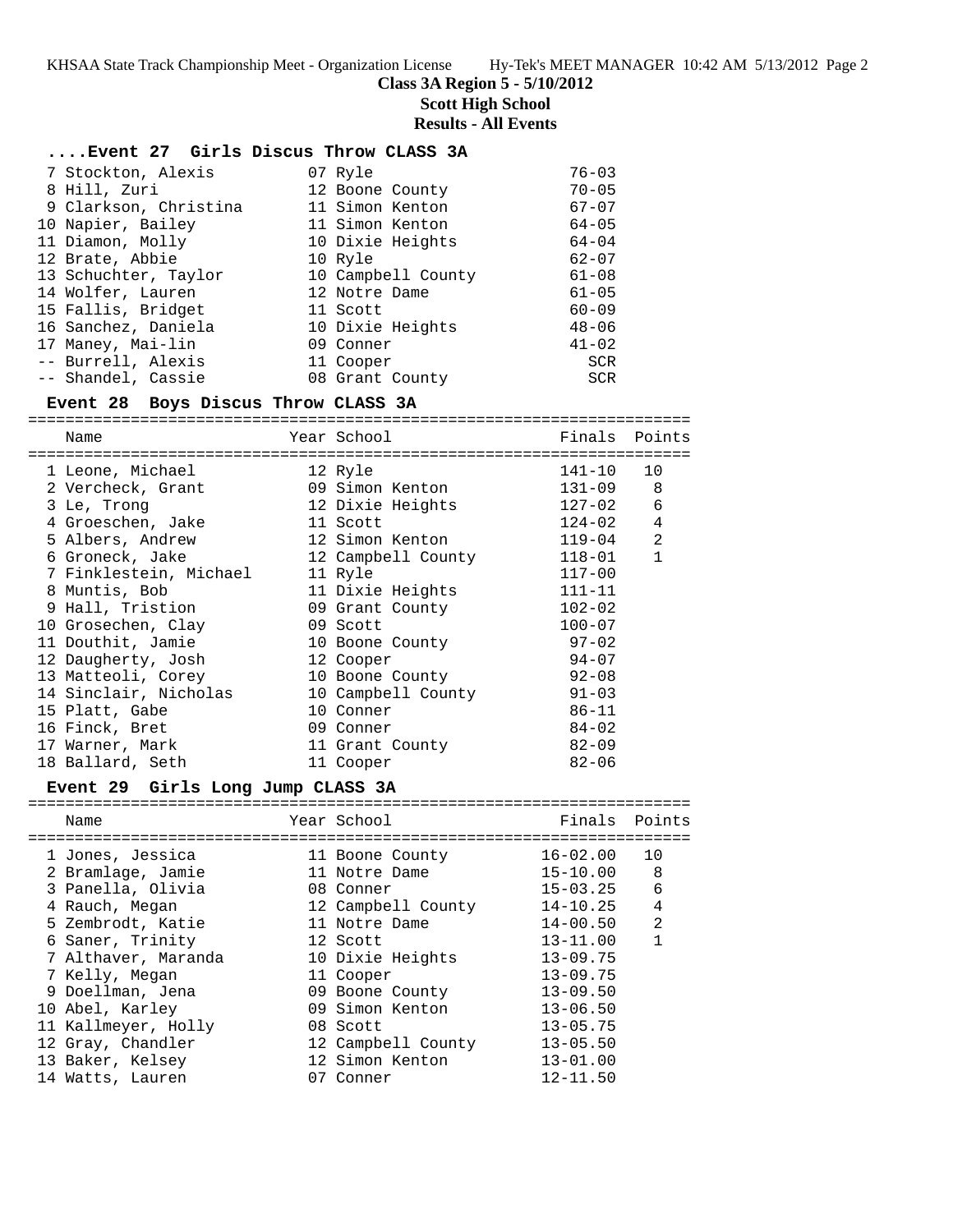**Class 3A Region 5 - 5/10/2012**

**Scott High School**

**Results - All Events**

| Event 29 Girls Long Jump CLASS 3A         |           |                                     |                              |               |
|-------------------------------------------|-----------|-------------------------------------|------------------------------|---------------|
| 15 Livers-Gowdy, Donnie                   | 10 Cooper |                                     | $12 - 01.75$                 |               |
| 16 Colson, Courtney                       |           | 10 Grant County                     | $10 - 11.25$                 |               |
| -- Howe, Ashlee                           |           | 11 Ryle                             | SCR                          |               |
| -- Hoskins, Katelyn                       |           | 10 Ryle                             | SCR                          |               |
| -- Jennings, Katie                        |           | 10 Dixie Heights                    | SCR                          |               |
| Event 30 Boys Long Jump CLASS 3A          |           |                                     |                              |               |
|                                           |           |                                     |                              |               |
| Name                                      |           | Year School                         | Finals                       | Points        |
| 1 Kennedy, Nick                           |           | 11 Ryle                             | $21 - 07.00$                 | 10            |
| 2 Crews, Chris                            |           | 12 Conner                           | $20 - 04.25$                 | 8             |
| 3 Blevins, Joe                            |           | 12 Cooper                           | 20-02.50                     | 6             |
| 4 Zabonick, Jake                          |           | 10 Campbell County 20-00.00         |                              | 4             |
| 5 Fields, Peter                           |           | 09 Dixie Heights                    | 19-07.00                     | 2             |
| 6 Davis, Nathan                           |           | 11 Ryle                             | $19 - 00.00$                 | $\mathbf{1}$  |
| 7 Vanlandingham, Dylan                    |           | 11 Cooper                           | $18 - 07.50$                 |               |
| 7 Dunn, Adam                              |           | 12 Conner                           | $18 - 07.50$                 |               |
| 9 Weimer, Timothy                         |           | 11 Campbell County                  | $18 - 05.25$                 |               |
| 10 Rodriguez, Cody                        |           | 12 Boone County                     | $18 - 02.50$                 |               |
| 11 Rodriguez, Christain                   |           | 11 Boone County                     | $18 - 00.25$                 |               |
| 12 Kelly, Austin                          |           | 10 Simon Kenton                     | $16 - 08.50$                 |               |
| 13 Stacey, Austin                         |           | 08 Dixie Heights                    | $16 - 01.00$                 |               |
| -- Winkler, Logan                         |           | 09 Simon Kenton                     | SCR                          |               |
| -- Johnson, Matt                          |           | 10 Scott                            | SCR                          |               |
| -- McManama, Devin                        |           | 10 Scott                            | <b>SCR</b>                   |               |
|                                           |           |                                     |                              |               |
| Event 31 Girls Triple Jump CLASS 3A       |           |                                     |                              |               |
|                                           |           |                                     |                              |               |
| Name                                      |           | Year School                         |                              | Finals Points |
|                                           |           |                                     |                              |               |
| 1 Arnzen, Mandy                           |           | 09 Notre Dame                       | $34 - 00.25$                 | 10            |
| 2 Howe, Ashlee                            |           | 11 Ryle                             | $34 - 00.00$                 | 8             |
| 3 Baker, Kelsey                           |           | 12 Simon Kenton                     | $33 - 07.75$                 | 6             |
| 4 Jones, Jessica                          |           | 11 Boone County                     | $32 - 10.00$                 | 4             |
| 5 Schulte, Alexa                          |           | 10 Notre Dame                       | $31 - 11.50$                 | 2             |
| 6 Panella, Olivia                         |           | 08 Conner                           | $31 - 07.50$                 | 1             |
| 7 Weinfurtner, Kasey                      |           | 10 Cooper                           | $31 - 07.00$                 |               |
| 8 Johnson, Elaine                         |           | 10 Ryle                             | $31 - 00.00$                 |               |
| 9 Rauch, Megan                            |           | 12 Campbell County                  | $30 - 07.25$                 |               |
| 10 Doellman, Jena                         |           | 09 Boone County                     | $30 - 02.50$                 |               |
| 11 Held, Hannah                           |           | 10 Cooper                           | $29 - 10.00$                 |               |
| 12 Gray, Chandler                         |           | 12 Campbell County                  | $29 - 00.75$                 |               |
| 13 Abel, Karley                           |           | 09 Simon Kenton                     | $27 - 09.75$<br>$27 - 08.00$ |               |
| 14 Hoffman, Jenna                         |           | 12 Dixie Heights<br>07 Conner       | $26 - 05.25$                 |               |
| 15 Deaton, Skylar<br>-- Althaver, Maranda |           |                                     | ND                           |               |
| -- Colson, Courtney                       |           | 10 Dixie Heights<br>10 Grant County | <b>SCR</b>                   |               |
| Event 32 Boys Triple Jump CLASS 3A        |           |                                     |                              |               |
| Name                                      |           | Year School                         | Finals                       | Points        |
|                                           |           |                                     |                              |               |
| 1 Iles, Sammy                             |           | 11 Conner                           | $41 - 01.00$                 | 10            |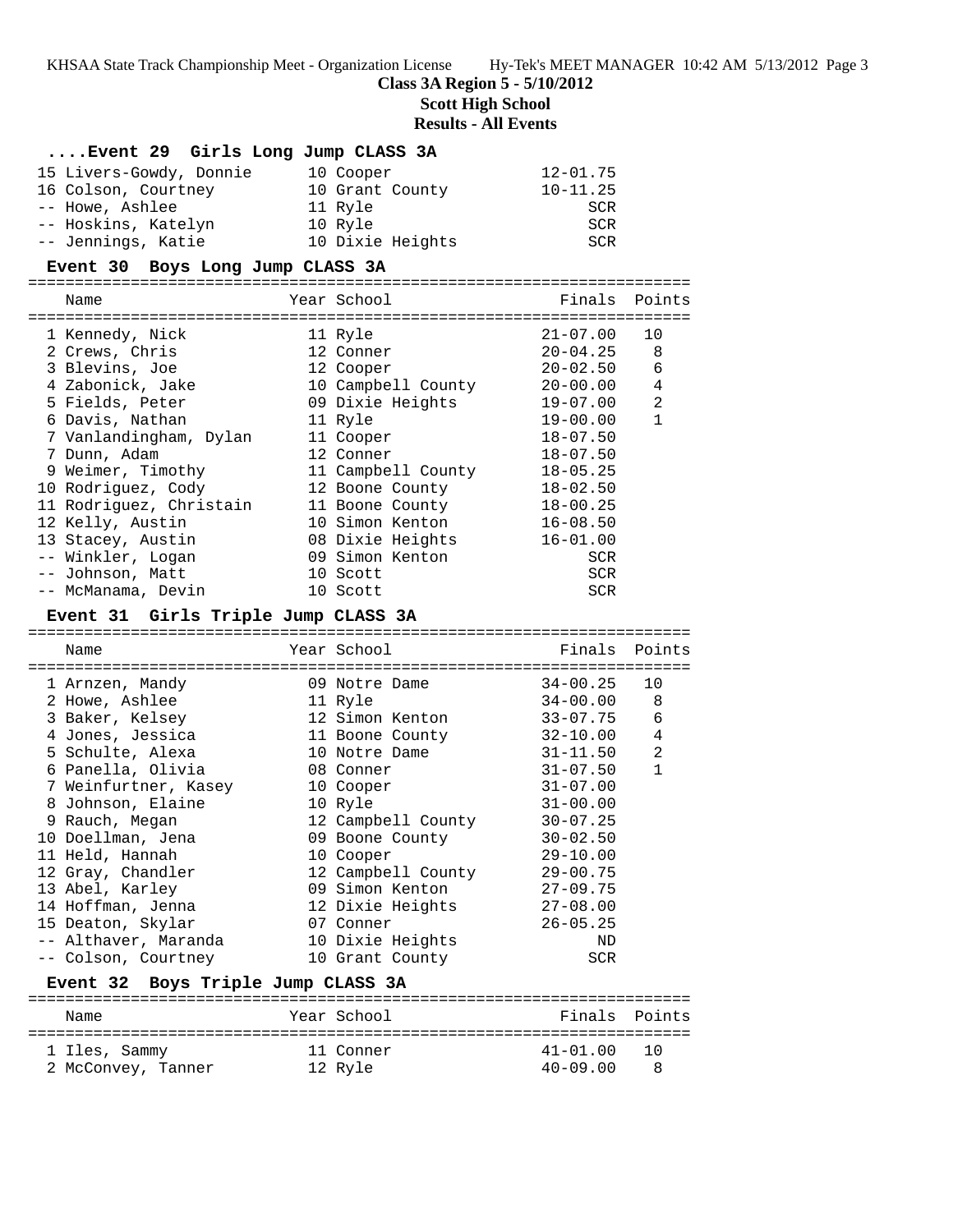KHSAA State Track Championship Meet - Organization License Hy-Tek's MEET MANAGER 10:42 AM 5/13/2012 Page 4

**Class 3A Region 5 - 5/10/2012**

## **Scott High School**

**Results - All Events**

## **....Event 32 Boys Triple Jump CLASS 3A**

| 3 Rodriguez, Cody       | 12 Boone County    | $39 - 06.00$ | 6              |
|-------------------------|--------------------|--------------|----------------|
| 4 Vanlandingham, Dylan  | 11 Cooper          | $J39-06.00$  | 4              |
| 5 Davis, Nathan         | 11 Ryle            | $38 - 07.00$ | $\overline{2}$ |
| 6 Kelly, Austin         | 10 Simon Kenton    | $38 - 00.75$ | $\mathbf{1}$   |
| 7 Blevins, Joe          | 12 Cooper          | $37 - 10.00$ |                |
| 8 Fields, Peter         | 09 Dixie Heights   | $37 - 05.00$ |                |
| 9 Myers, Colin          | 11 Scott           | $36 - 05.00$ |                |
| 10 Rodriquez, Christain | 11 Boone County    | $36 - 04.50$ |                |
| 11 Hyden, Andrew        | 09 Campbell County | $36 - 01.50$ |                |
| 12 McManama, Devin      | 10 Scott           | $35 - 11.00$ |                |
| 13 Baker, Jarred        | 11 Grant County    | $35 - 07.00$ |                |
| 14 Winkler, Logan       | 09 Simon Kenton    | $35 - 02.00$ |                |
| 14 Weimer, Timothy      | 11 Campbell County | $35 - 02.00$ |                |
| -- Stacey, Austin       | 08 Dixie Heights   | ND           |                |
| -- Delph, Chester       | 10 Conner          | ND           |                |

## **Event 33 Girls High Jump CLASS 3A**

=======================================================================

| Name                 | Year School         | Finals      | Points       |         |
|----------------------|---------------------|-------------|--------------|---------|
| 1 Howe, Ashlee       | ========<br>11 Ryle | $5 - 00.00$ | 10           | $O+2$   |
| 2 Weinfurtner, Kasey | 10 Cooper           | J5-00.00    | 8            | $XO+O$  |
| 3 Held, Hannah       | 10 Cooper           | 4-10.00     | 6            | $O+2$   |
| 4 Doellman, Jena     | 09 Boone County     | J4-10.00    | 4            | $O+3$   |
| 5 Haqqard, Alexis    | 10 Simon Kenton     | 4-08.00     | 2            | $O + O$ |
| 6 Turner, Brittney   | 10 Dixie Heights    | J4-08.00    | $\mathbf{1}$ | $xxo+1$ |
| 7 Dant, Tori         | 08 Scott            | $4 - 06.00$ |              |         |
| 8 Rauch, Megan       | 12 Campbell County  | 4-04.00     |              |         |
| 8 Abel, Karley       | 09 Simon Kenton     | $4 - 04.00$ |              |         |
| 8 Lankheit, Darby    | 10 Boone County     | $4 - 04.00$ |              |         |
| 8 Beirl, Sara        | 09 Notre Dame       | $4 - 04.00$ |              |         |
| 8 Kallmeyer, Holly   | 08 Scott            | $4 - 04.00$ |              |         |
| 13 Moore, Aubrey     | 11 Dixie Heights    | $4 - 00.00$ |              |         |
| 13 Gray, Chandler    | 12 Campbell County  | $4 - 00.00$ |              |         |
| -- Deaton, Skylar    | 07 Conner           | ΝH          |              |         |
| -- Cleek, Lauren     | 12 Conner           | ΝH          |              |         |
| -- Wallace, Marley   | 09 Notre Dame       | NH          |              |         |
| -- Sands, Madison    | 12 Ryle             | SCR         |              |         |

# **Event 34 Boys High Jump CLASS 3A**

| Name                                                                                                                                                                                                                    | Year School                                                                                                                                                                        | Finals Points                                                                                                                                              |                                                  |
|-------------------------------------------------------------------------------------------------------------------------------------------------------------------------------------------------------------------------|------------------------------------------------------------------------------------------------------------------------------------------------------------------------------------|------------------------------------------------------------------------------------------------------------------------------------------------------------|--------------------------------------------------|
| 1 Davis, Nathan<br>2 Blevins, Joe<br>3 Myers, Colin<br>4 McManama, Devin<br>5 Bolin, Mitchell<br>6 Mayer, Matthew<br>7 Watts, Nick<br>8 Stone, Luke<br>9 Rodriguez, Christain<br>-- Chitwood, Ryan<br>-- Winkler, Logan | 11 Ryle<br>12 Cooper<br>11 Scott<br>10 Scott<br>09 Dixie Heights<br>09 Campbell County<br>09 Conner<br>11 Simon Kenton<br>11 Boone County<br>11 Campbell County<br>09 Simon Kenton | $6 - 04.00$<br>$6 - 00.00$<br>$5 - 10.00$<br>$5 - 04.00$<br>$J5 - 04.00$<br>$5 - 02.00$<br>$J5 - 02.00$<br>$J5 - 02.00$<br>$5 - 00.00$<br>ΝH<br><b>SCR</b> | 10<br>8<br>6<br>$\overline{4}$<br>$\mathfrak{D}$ |
| -- Harrison, Bailey                                                                                                                                                                                                     | 10 Dixie Heights                                                                                                                                                                   | SCR                                                                                                                                                        |                                                  |
|                                                                                                                                                                                                                         |                                                                                                                                                                                    |                                                                                                                                                            |                                                  |